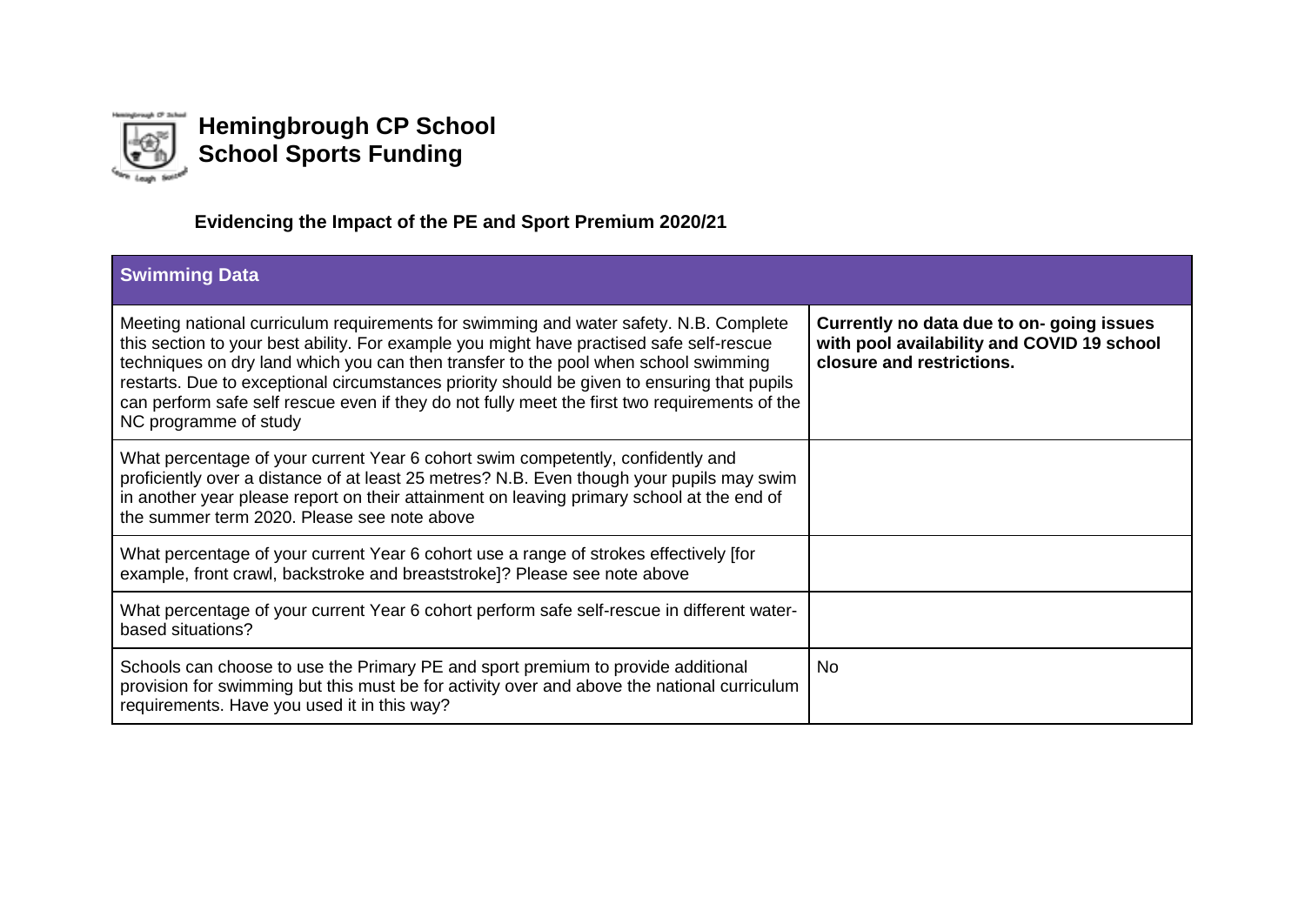| <b>Action Plan and Budget Tracking</b> |                               |                       |
|----------------------------------------|-------------------------------|-----------------------|
| <b>Academic Year: 2020 / 2021</b>      | Total fund allocated: £17,421 | Date updated: 20/7/21 |

| Key indicator 1: The engagement of all pupils in regular physical activity - Chief Medical Officers<br>guidelines recommend that primary school pupils undertake at least 30 minutes of physical activity a | Percentage of total<br>allocation:                                                                                                                                                                                                                                                                                                                                                                                      |                       |                                                                                                                                                                                                                                                                                                                                                                                                  |                                                                                                                                                                                                                                                                                                                                                               |
|-------------------------------------------------------------------------------------------------------------------------------------------------------------------------------------------------------------|-------------------------------------------------------------------------------------------------------------------------------------------------------------------------------------------------------------------------------------------------------------------------------------------------------------------------------------------------------------------------------------------------------------------------|-----------------------|--------------------------------------------------------------------------------------------------------------------------------------------------------------------------------------------------------------------------------------------------------------------------------------------------------------------------------------------------------------------------------------------------|---------------------------------------------------------------------------------------------------------------------------------------------------------------------------------------------------------------------------------------------------------------------------------------------------------------------------------------------------------------|
| day in school                                                                                                                                                                                               | 22%                                                                                                                                                                                                                                                                                                                                                                                                                     |                       |                                                                                                                                                                                                                                                                                                                                                                                                  |                                                                                                                                                                                                                                                                                                                                                               |
| <b>Intent</b>                                                                                                                                                                                               | Implementation                                                                                                                                                                                                                                                                                                                                                                                                          |                       | <b>Impact</b>                                                                                                                                                                                                                                                                                                                                                                                    |                                                                                                                                                                                                                                                                                                                                                               |
| Your school focus should be<br>clear what you want the<br>pupils to know and be able to<br>do and about what they need<br>to learn and to consolidate<br>through practice:                                  | Make sure your actions to achieve are<br>linked to your intentions:                                                                                                                                                                                                                                                                                                                                                     | Funding<br>allocated: | Evidence of impact: what do<br>pupils now know and what can<br>they now do? What has<br>changed?:                                                                                                                                                                                                                                                                                                | Sustainability and suggested<br>next steps:                                                                                                                                                                                                                                                                                                                   |
| <i>*To continue to improve</i><br>levels of activity in relation<br>to the Active 30/30<br>agenda, ensuring physical<br>activity and well-being is<br>embedded within the<br>practices of all staff.        | • All pupils have 2 sessions of quality<br>PE each week.<br>• Disengaged, SEND and G&T pupils<br>have had additional activities<br>throughout the year ensuring that<br>additional needs are met and<br>participation and enjoyment<br>improves.<br>• A wide range of clubs has been<br>available to engage pupils with<br>differing needs.<br>• Each class timetables regular<br>physical activities in addition to PE |                       | • Activity levels across the<br>school continue to improve.<br>• 'Pupil Voice' showed that<br>attitudes towards physical<br>activity has improved,<br>especially with those who were<br>previously disengaged, and<br>pupils tell us they enjoy PE<br>sessions and sports offered.<br>91% Pupils enjoy PE in<br>school (pupil survey)<br>• The use of specialist<br>teachers/coaches has ensured | Resources purchased are<br>of high quality and should<br>be fit for purpose for some<br>time, however some<br>equipment and resources<br>will require replacing.<br>· School will re-establish<br>the offer of a broad range<br>of clubs through teachers<br>volunteering as well as<br>Sporting Start throughout<br>the year.<br>• Teachers will continue to |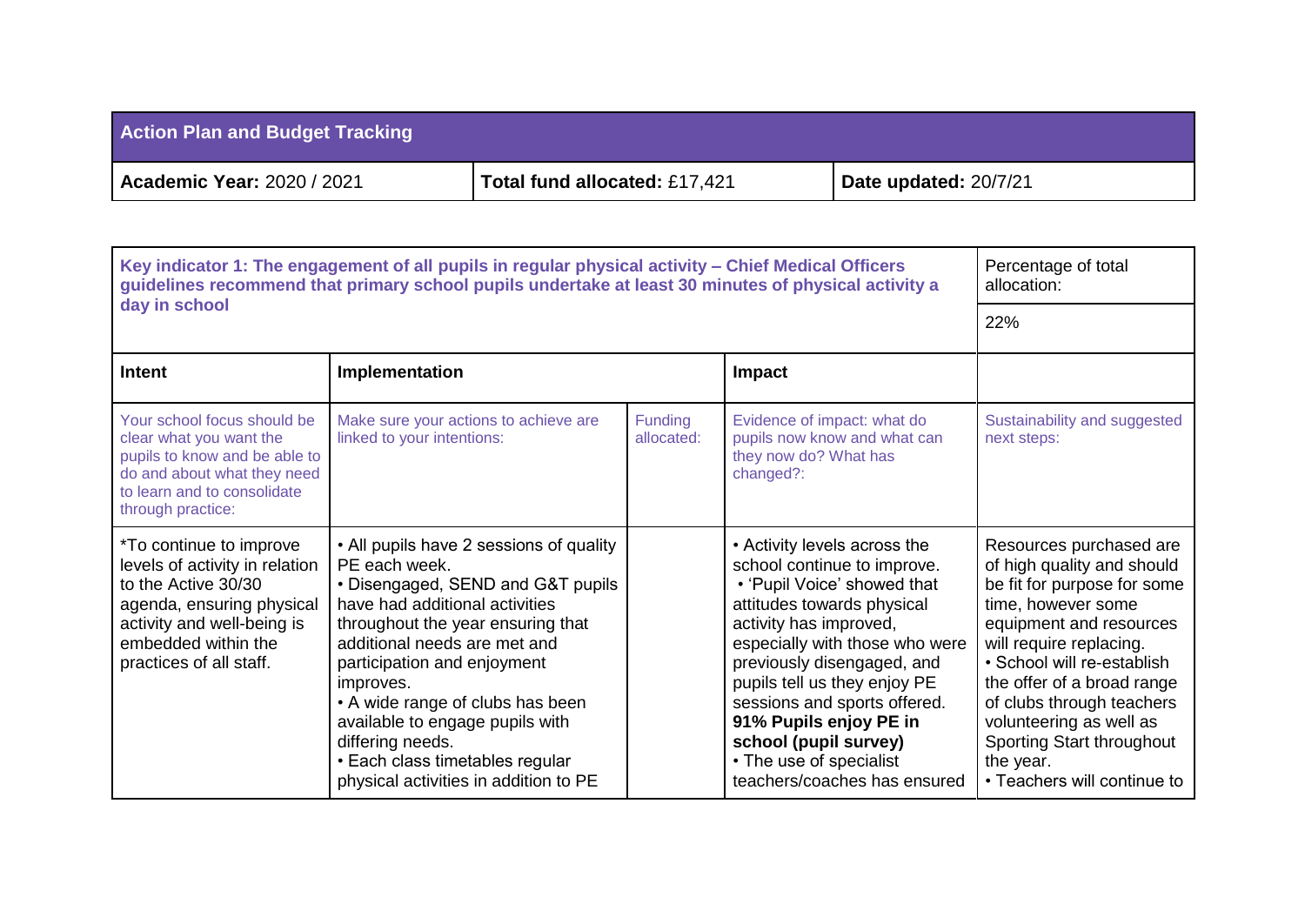| sessions, in and out of the<br>classroom, increasing activity levels.<br>• The running track and traversing<br>wall is used at playtimes and<br>lunchtimes, and all pupils can access<br>this.<br>• Pupils make good use of equipment        | £2440 | high quality provision across<br>school, further developing<br>enthusiasm, motivation, skills<br>and engagement.<br><b>COVID closure and</b><br>restrictions meant that                                                                                                                                                                                                                                                                                | ensure there are<br>timetabled opportunities<br>each day for pupils to be<br>active outside of PE<br>sessions.<br>• The PE leader will<br>Monitor the above and                                                                                                                                                                                                                                                                                                                             |
|----------------------------------------------------------------------------------------------------------------------------------------------------------------------------------------------------------------------------------------------|-------|--------------------------------------------------------------------------------------------------------------------------------------------------------------------------------------------------------------------------------------------------------------------------------------------------------------------------------------------------------------------------------------------------------------------------------------------------------|---------------------------------------------------------------------------------------------------------------------------------------------------------------------------------------------------------------------------------------------------------------------------------------------------------------------------------------------------------------------------------------------------------------------------------------------------------------------------------------------|
| boxes at break times.<br>• Pupils have timetabled outdoor<br>learning with a specialist teacher and<br>their class teacher.<br>*Skipping Day with each class<br>having 30 mins coaching then a<br>skipping rope purchased for each<br>child, | £1500 | bubbles could not mix so<br>after school clubs and<br>specific sessions for G&T<br>and SEND pupils could not<br>go ahead.<br>A focus has been made on<br>the quality of the 2 sessions<br>of timetabled PE provided<br>alongside activity during<br>break times and within<br>general classroom practise.<br>Also use of the outdoors and<br>cross curricular planning<br><b>(Specialist Forest Schools)</b><br>teacher not possible due to<br>COVID). | provide CPD for staff<br>highlighted in the staff<br>survey.<br>• School will remain<br>committed to continued<br>CPD and providing a<br>range of high quality<br>sports equipment.<br>• Extend the traversing<br>wall (Not completed last<br>year due to school<br>closure) and erect a goal<br>unit in the KS2<br>playground.<br>*Re-establish regular<br>swimming sessions for a<br>targeted year group then<br>use funding to support<br>specific pupils to achieve<br>ARE in swimming. |

|  | Key indicator 2: The profile of PESSPA being raised across the school as a tool for whole school<br>improvement | Percentage of total<br>allocation: |
|--|-----------------------------------------------------------------------------------------------------------------|------------------------------------|
|--|-----------------------------------------------------------------------------------------------------------------|------------------------------------|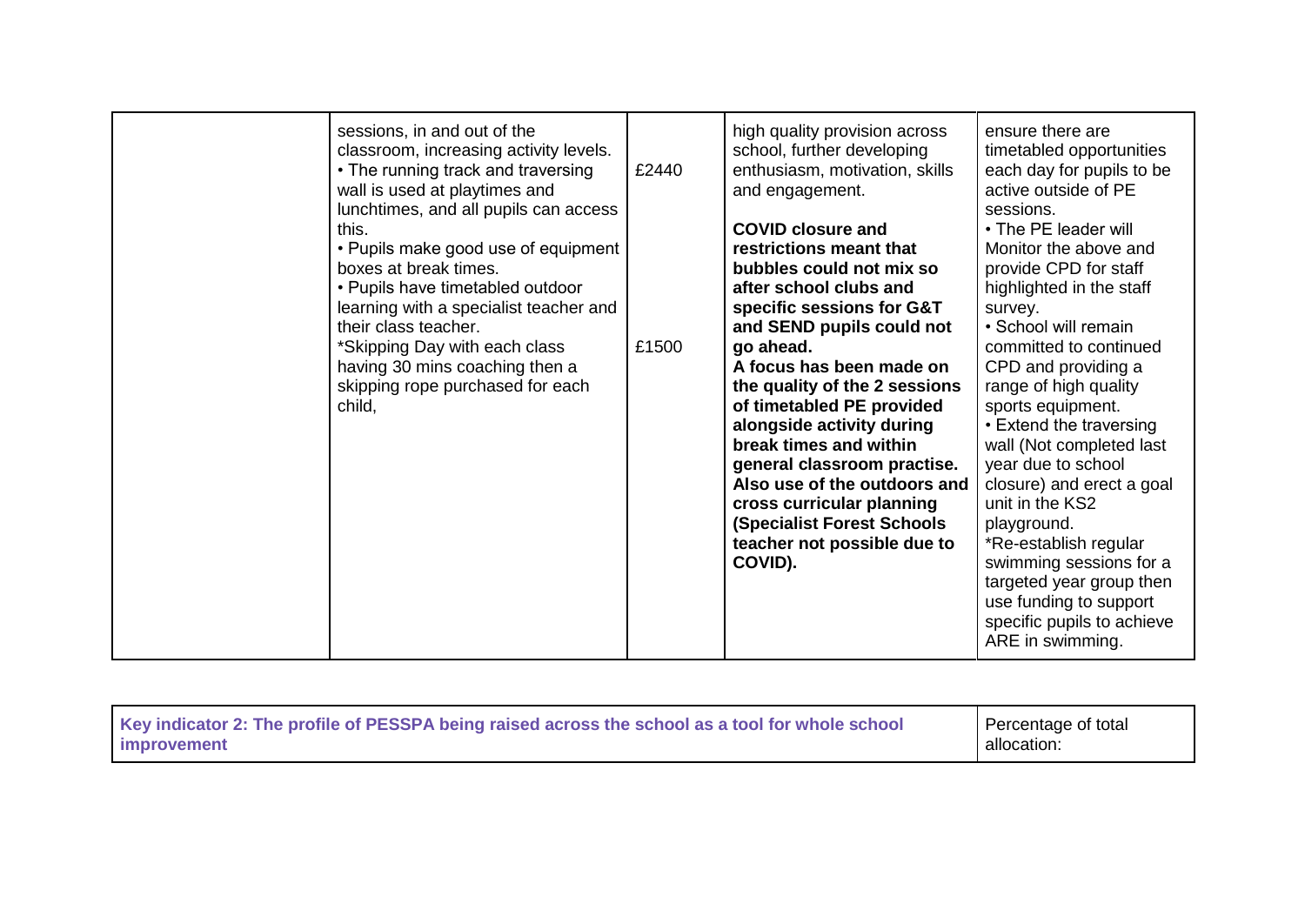|                                                                                                                                                                                                                        | 9%                                                                                                                                                                                                                                                                                                                                                       |                       |                                                                                                                                                                                                                                                                                                                                                                                                                                                                                                                                                                                                                                                                                                                     |                                                                                                                                                                                                                                                                                                                                                                                                                                                                                   |
|------------------------------------------------------------------------------------------------------------------------------------------------------------------------------------------------------------------------|----------------------------------------------------------------------------------------------------------------------------------------------------------------------------------------------------------------------------------------------------------------------------------------------------------------------------------------------------------|-----------------------|---------------------------------------------------------------------------------------------------------------------------------------------------------------------------------------------------------------------------------------------------------------------------------------------------------------------------------------------------------------------------------------------------------------------------------------------------------------------------------------------------------------------------------------------------------------------------------------------------------------------------------------------------------------------------------------------------------------------|-----------------------------------------------------------------------------------------------------------------------------------------------------------------------------------------------------------------------------------------------------------------------------------------------------------------------------------------------------------------------------------------------------------------------------------------------------------------------------------|
| <b>Intent</b>                                                                                                                                                                                                          | Implementation                                                                                                                                                                                                                                                                                                                                           |                       | Impact                                                                                                                                                                                                                                                                                                                                                                                                                                                                                                                                                                                                                                                                                                              |                                                                                                                                                                                                                                                                                                                                                                                                                                                                                   |
| Your school focus should be<br>clear what you want the<br>pupils to know and be able to<br>do and about what they need<br>to learn and to consolidate<br>through practice:                                             | Make sure your actions to achieve are<br>linked to your intentions:                                                                                                                                                                                                                                                                                      | Funding<br>allocated: | Evidence of impact: what do pupils<br>now know and what can they now<br>do? What has changed?:                                                                                                                                                                                                                                                                                                                                                                                                                                                                                                                                                                                                                      | Sustainability and suggested<br>next steps:                                                                                                                                                                                                                                                                                                                                                                                                                                       |
| *Continue to work<br>collaboratively with the<br>cluster partnership to<br>support and develop sport<br>and healthy lifestyles in<br>the community.<br>*intra-school sporting<br>events planned<br>throughout the year | *Subject leader to attend regular<br>meetings with other Subject leaders<br>within the cluster to discuss<br>initiatives and competitions.<br>*House PE Day, Sports day and<br>Olympic Day planned and<br>timetabled.<br>Working within the cluster<br>partnership has not been possible<br>this academic year due to COVID<br>closure and restrictions. | £725                  | • High value is placed on the<br>importance of PE and Sport by<br>the SLT.<br>· Staff acknowledge and<br>concur that physical activity<br>has a positive impact on the<br>'whole child' (staff survey)<br>• Attitudes of pupils towards<br>physical activity continues to<br>increase. 91% Pupils enjoy PE<br>in school (pupil survey)<br>Pupils' Sporting achievements,<br>both in and out of school, are<br>celebrated during endeavour<br>and team assemblies.<br>• The vast majority of pupils<br>are active during break times.<br>• Pupils are accessing the<br>outdoors more, within the<br>planned curriculum.<br>• The PE Leader tracks and<br>monitors attainment and<br>progress across all pupil groups | *Staff are confident and<br>will continue to deliver<br>high quality PE sessions,<br>as well as additional<br>activities.<br>*Continue to use PE and<br>Sport Funding to ensure<br>staff receive training and<br>CPD with reference to the<br>updated Long Term Plan.<br>*PE Leader to continue to<br>monitor activity across<br>school in line with the<br>30:30 initiative.<br>*School is committed to<br>continuous delivery of<br>high quality, regular<br>physical activity. |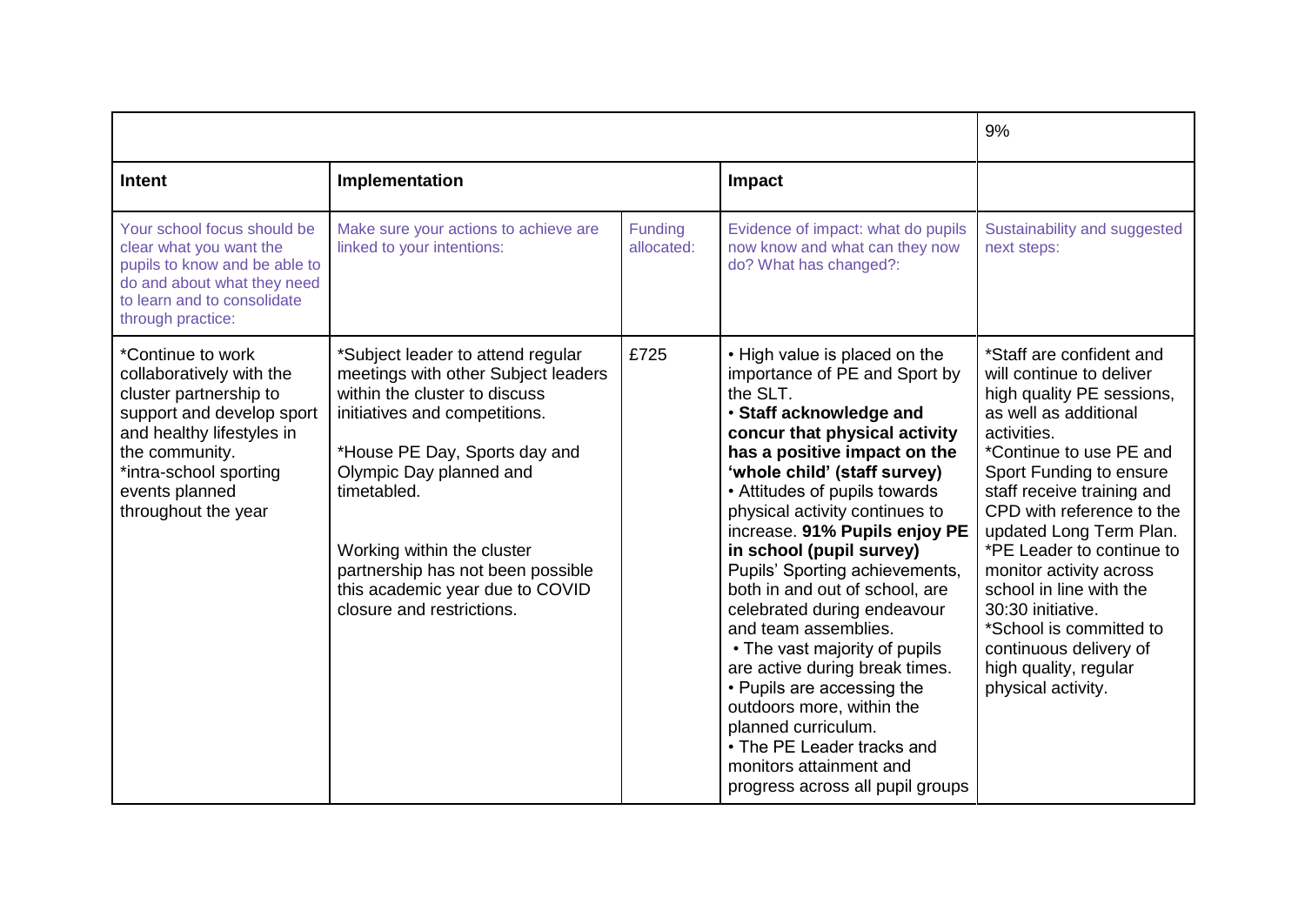|  | throughout school. A termly<br>subject summary is shared with<br>staff and Governors. 77%<br>pupils are working at ARE.<br>Strengths and weaknesses are<br>highlighted and addressed.<br>'The Leaders for PE are<br>passionate about engaging<br>pupils in sport' Ofsted March<br>2019. |
|--|-----------------------------------------------------------------------------------------------------------------------------------------------------------------------------------------------------------------------------------------------------------------------------------------|
|--|-----------------------------------------------------------------------------------------------------------------------------------------------------------------------------------------------------------------------------------------------------------------------------------------|

| Key indicator 3: Increased confidence, knowledge and skills of all staff in teaching PE and sport                                                                          |                                                                                                                                            |                              |                                                                                                                                                                                                      | Percentage of total<br>allocation:                                                                                               |  |
|----------------------------------------------------------------------------------------------------------------------------------------------------------------------------|--------------------------------------------------------------------------------------------------------------------------------------------|------------------------------|------------------------------------------------------------------------------------------------------------------------------------------------------------------------------------------------------|----------------------------------------------------------------------------------------------------------------------------------|--|
|                                                                                                                                                                            |                                                                                                                                            |                              |                                                                                                                                                                                                      |                                                                                                                                  |  |
| <b>Intent</b>                                                                                                                                                              | Implementation                                                                                                                             |                              | Impact                                                                                                                                                                                               |                                                                                                                                  |  |
| Your school focus should be<br>clear what you want the<br>pupils to know and be able to<br>do and about what they need<br>to learn and to consolidate<br>through practice: | Make sure your actions to<br>achieve are linked to your<br>intentions:                                                                     | <b>Funding</b><br>allocated: | Evidence of impact: what do pupils now<br>know and what can they now do? What has<br>changed?:                                                                                                       | Sustainability and suggested<br>next steps:                                                                                      |  |
| *Improve consistently in<br>assessment, increasing<br>the % children at ARE and<br><b>ELG</b><br>*Continue to incorporate                                                  | *Use of the assessment<br>resources available from the<br>online GetSet4PE resource<br>purchased to improve<br>consistency and accuracy of | £550                         | Staff continue to benefit from team<br>teaching a range of PE/Sports activities<br>alongside specialist coaches.<br>• Teachers' ability, and confidence to<br>deliver and assess standards in PE, in | Through continued<br>support, staff are able to<br>deliver PE/Sport<br>effectively both within and<br>outside the PE curriculum. |  |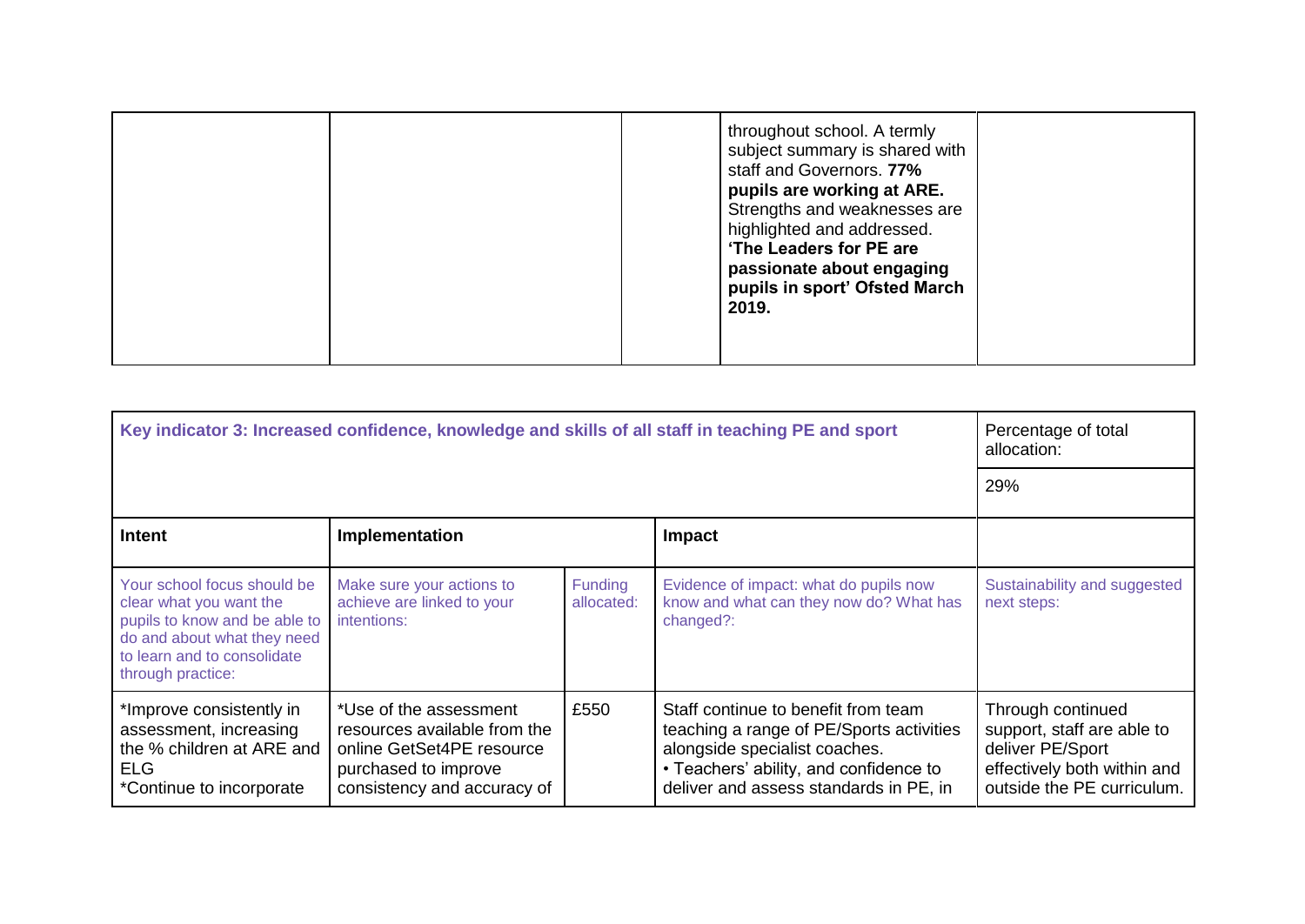| active outdoor learning<br>activities into school<br>curriculum each week<br>*to increase confidence,<br>skills and understanding<br>of staff in the delivery of<br>PE. *Provide a framework<br>of skills, progression,<br>planning and assessment<br>for teachers to ensure<br>quality lessons tailored to<br>specific needs.<br>*Provide appropriate CPD. | assessment.<br>*Use a specialist PE<br>Teacher to team teach and<br>provide CPD to staff.<br>*ensure outdoor learning is<br>timetabled and undertaken<br>for every class.<br>*Subject leader to update<br>the progression of<br>knowledge and skills<br>document and the<br>Curriculum Map.<br>*teachers to follow planning | £3500<br>£1000 | relation to the National Curriculum, has<br>increased.<br>77% pupils working at ARE<br>83% of EYFS pupils achieved ELG in<br><b>Physical Development.</b><br>• Lessons are increasingly targeted to<br>the differing needs of pupils.<br>• 'Pupil Voice' highlighted the<br>enthusiasm and enjoyment towards PE<br>and the varied experiences offered.<br>90% of pupils say the teacher helps | • Continue to offer support<br>to staff through team<br>teaching with specialist<br>coaches and CPD.<br>• Subject Leader to<br>continue to monitor the<br>teaching and learning of<br>PE, ensuring consistency<br>in assessment. |
|-------------------------------------------------------------------------------------------------------------------------------------------------------------------------------------------------------------------------------------------------------------------------------------------------------------------------------------------------------------|-----------------------------------------------------------------------------------------------------------------------------------------------------------------------------------------------------------------------------------------------------------------------------------------------------------------------------|----------------|-----------------------------------------------------------------------------------------------------------------------------------------------------------------------------------------------------------------------------------------------------------------------------------------------------------------------------------------------------------------------------------------------|----------------------------------------------------------------------------------------------------------------------------------------------------------------------------------------------------------------------------------|
|                                                                                                                                                                                                                                                                                                                                                             | from Getset4PE to ensure<br>progression.                                                                                                                                                                                                                                                                                    |                | them improve in PE (pupil survey).                                                                                                                                                                                                                                                                                                                                                            |                                                                                                                                                                                                                                  |

| Key indicator 4: Broader experience of a range of sports and activities offered to all pupils                                                                              |                                                                        |                              |                                                                                                | Percentage of total<br>allocation:                       |
|----------------------------------------------------------------------------------------------------------------------------------------------------------------------------|------------------------------------------------------------------------|------------------------------|------------------------------------------------------------------------------------------------|----------------------------------------------------------|
|                                                                                                                                                                            | 25%                                                                    |                              |                                                                                                |                                                          |
| Intent                                                                                                                                                                     | Implementation<br>Impact                                               |                              |                                                                                                |                                                          |
| Your school focus should be<br>clear what you want the<br>pupils to know and be able to<br>do and about what they need<br>to learn and to consolidate<br>through practice: | Make sure your actions to<br>achieve are linked to your<br>intentions: | <b>Funding</b><br>allocated: | Evidence of impact: what do pupils now know<br>and what can they now do? What has<br>changed?: | Sustainability and suggested<br>next steps:              |
| *Provide resources /<br>equipment to support the                                                                                                                           | *Continue to provide<br>playground equipment for                       | £800                         | *Pupils enjoyed using the equipment in<br>the playground boxes, which has been                 | • Staff and Sporting Start<br>will continue to deliver a |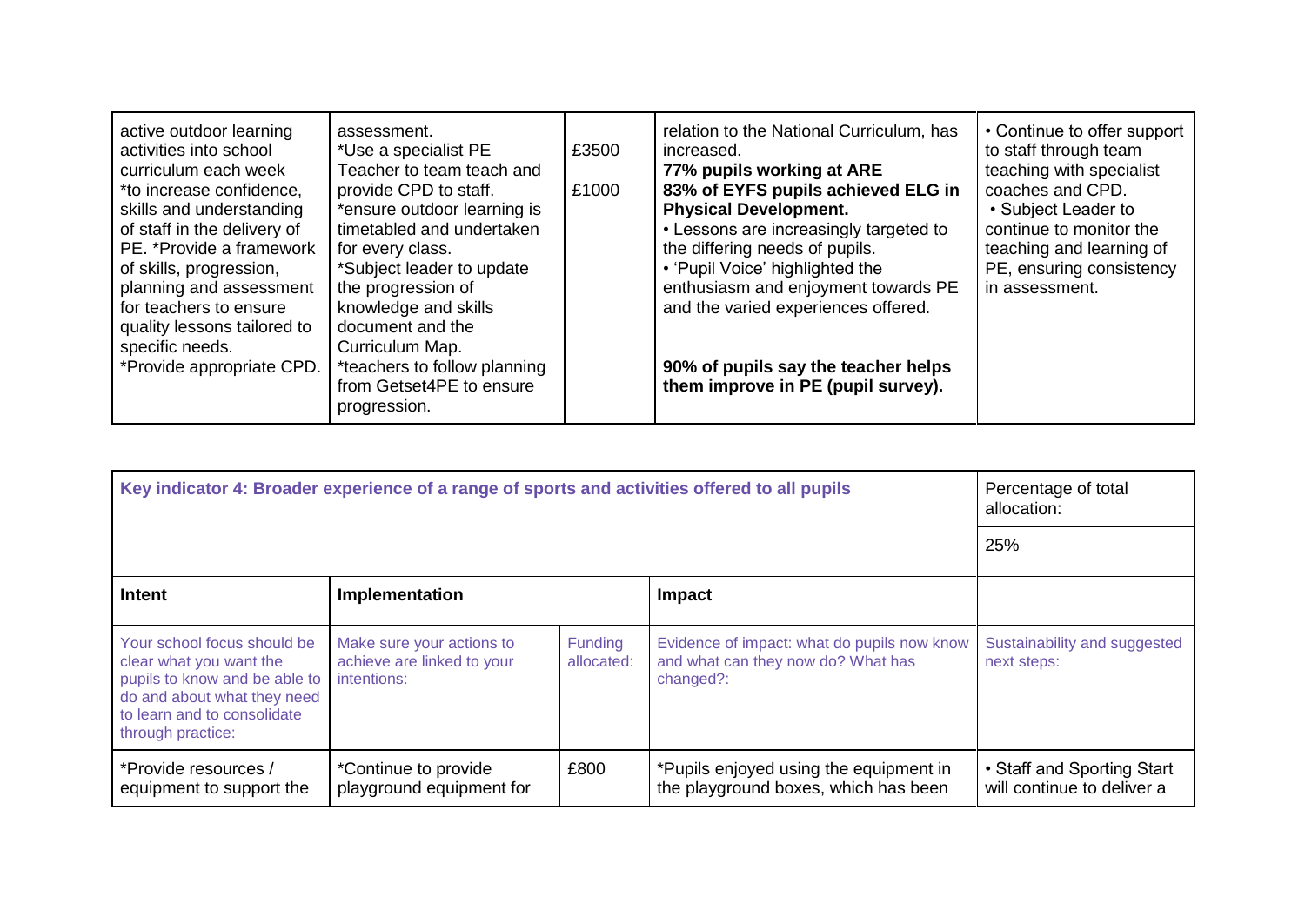| development of physical<br>activity.<br>*Incorporate active<br>outdoor learning activities<br>into school curriculum<br>each week | each class bubble.<br>• School continues to<br>provide a range of<br>resources/equipment<br>including traditional and<br>non-traditional sports<br>(archery, boccia, new age<br>Kurling). This equipment is<br>used regularly.<br>• Staff make use of ICT<br>based activities such as<br>'Supermovers' and<br>'Gonoodle', these are also<br>cross-curricular.<br><i>*Cross curricular Outdoor</i><br>learning is timetabled by<br>each class. | £3600 | replenished regularly and kept within the<br>class bubble.<br>*Pupils are active throughout the school<br>day<br>*Outdoor learning is more evident across<br>the school.<br>The number of experiences is less<br>this year due to the COVID closure<br>and restrictions.<br>School provided weekly specific<br>sports challenges for each Key Stage<br>as part of home learning during<br><b>COVID closure. These incorporated a</b><br>range of sports adapted to the<br>facilities and resources available in | range of opportunities<br>within and outside school.<br>• Continue to maintain and<br>refresh equipment.<br>• Buy in a Coach for a day<br>from a different sport not<br>previously offered (TBC).<br>To be offered across the<br>whole school. |
|-----------------------------------------------------------------------------------------------------------------------------------|-----------------------------------------------------------------------------------------------------------------------------------------------------------------------------------------------------------------------------------------------------------------------------------------------------------------------------------------------------------------------------------------------------------------------------------------------|-------|-----------------------------------------------------------------------------------------------------------------------------------------------------------------------------------------------------------------------------------------------------------------------------------------------------------------------------------------------------------------------------------------------------------------------------------------------------------------------------------------------------------------|------------------------------------------------------------------------------------------------------------------------------------------------------------------------------------------------------------------------------------------------|
|                                                                                                                                   |                                                                                                                                                                                                                                                                                                                                                                                                                                               |       | the home.                                                                                                                                                                                                                                                                                                                                                                                                                                                                                                       |                                                                                                                                                                                                                                                |

| Key indicator 5: Increased participation in competitive sport                                                                                                              |                                                                        |                       |                                                                                                | Percentage of total<br>allocation:          |
|----------------------------------------------------------------------------------------------------------------------------------------------------------------------------|------------------------------------------------------------------------|-----------------------|------------------------------------------------------------------------------------------------|---------------------------------------------|
|                                                                                                                                                                            | 15%                                                                    |                       |                                                                                                |                                             |
| <b>Intent</b>                                                                                                                                                              | Implementation<br><b>Impact</b>                                        |                       |                                                                                                |                                             |
| Your school focus should be<br>clear what you want the<br>pupils to know and be able to<br>do and about what they need<br>to learn and to consolidate<br>through practice: | Make sure your actions to<br>achieve are linked to your<br>intentions: | Funding<br>allocated: | Evidence of impact: what do pupils now<br>know and what can they now do? What has<br>changed?: | Sustainability and suggested<br>next steps: |